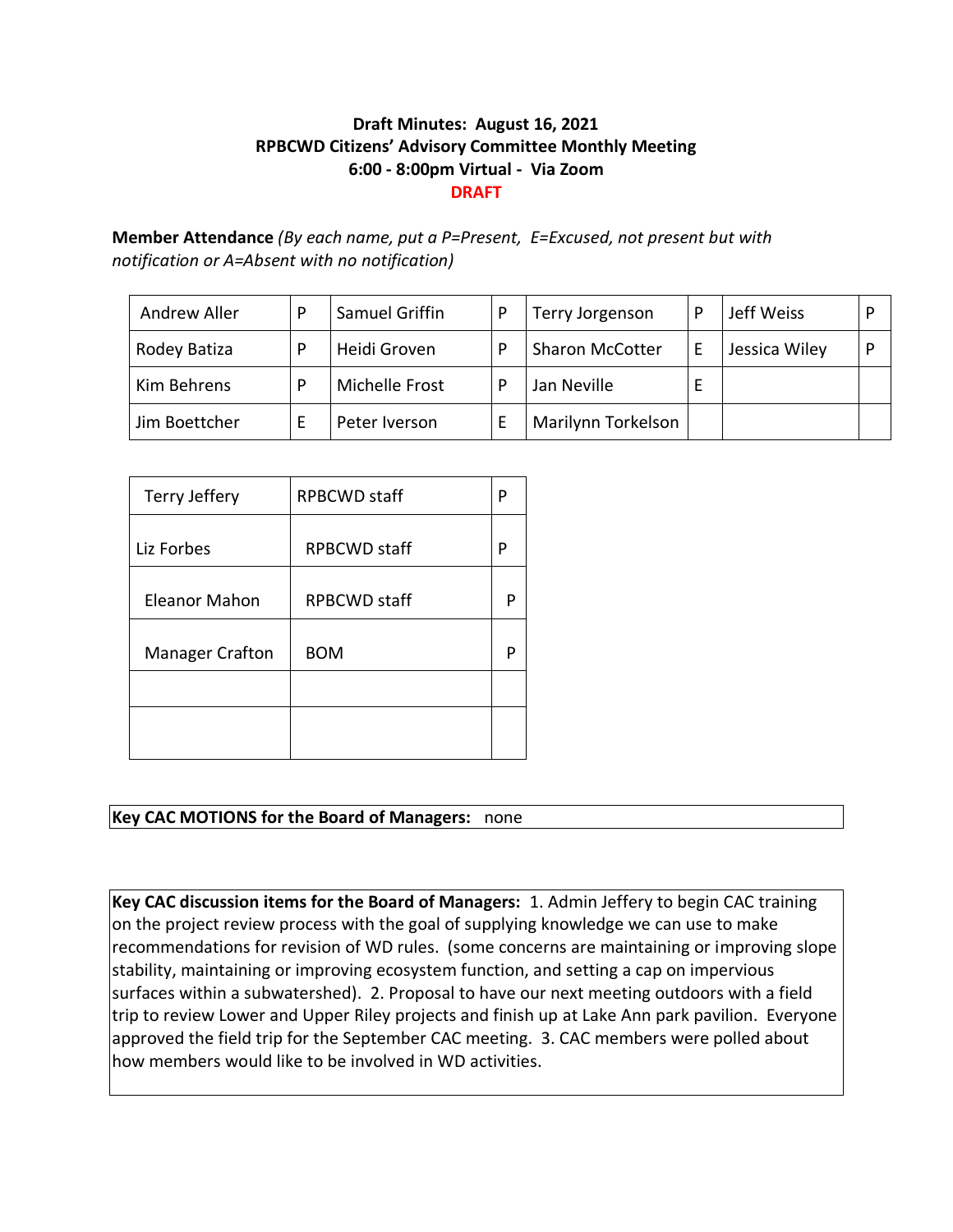### **I. Opening**

- A. **Call CAC meeting to Order: 6pm**
- B. **Attendance:** As noted above.
- C. **Staff and Manager introductions:** Eleanor Mahon started May 24th as the new Education & Outreach (E&O) coordinator.
- D. **Matters of general public interest:** none
- E. **Approval of Agenda:** Andrew to be timekeeper. Marilynn made a motion to approve the agenda and Andrew seconded. Motion passed.
- F. **Approval of June 21, 2021 CAC Meeting Minutes**: Kim made a motion, Andrew seconded. Motion to approve minutes was approved. (Attendance was corrected to show Michelle as E instead of A).

### **II. Board Meeting Recap and Discussion - 6:10-6:20**

A. **Highlights from the (monthly) managers meeting** (Terry J). 56 people attended. 10 citizens spoke against the Noble Hill project near the site of the Frederick Miller Spring in Eden Prairie, asking for a denial or postponement for more analysis. Many objections were revisited but a few new ones that Terry noted were: There are several Pulte compliance complaints from previous projects and the contractor reporting process is inadequate. Cumulative impacts of adding additional impervious surface and removing trees in the immediate area of Riley Creek have not been taken into account in the slope analysis. The BOM agreed to postpone the final vote for the project until August 12th. On August 12th the BOM voted 3-2 to approve the project, citing statutory requirements and technical recommendation from the Watershed Engineer, (Barr Eng).

Other topics covered during the meeting were renewing the IT contract, renewing the legal contract and accounting services contract. Potential CAC input to the Pioneer Trail wetland project. Administer Jeffrey to advise.

**CAC Discussion**: Heidi mentioned that one of the managers at the BOM meeting indicated the rules did not provide adequate scope to address the issues raised by the Noble Hill development project. She asked the CAC about interest in working on updating WD rules to include ecosystem function. Administrator Jeffery suggests we first review how an application for a new development is handled from start to finish (either an old one or a fictional one to cover many different contingencies) to make sure it conforms to the WD rules. Also review "What do we want the regulatory system to accomplish?" Too specific and we always run up against exceptions and too general then we seem arbitrary on what projects we approve and what we don't approve. Manager Crafton suggested the philosophy supporting the rules also be presented. Jeff wants to know if we can cap the total impervious surface in a subwatershed. Andrew made a motion to have Admin. Jeffery present to the CAC how approvals take place with a long term view of enabling the CAC to understand and make recommendations to the watershed rules and philosophy behind them. Jeff seconded. Possible considerations to discuss for incorporation into the rules include